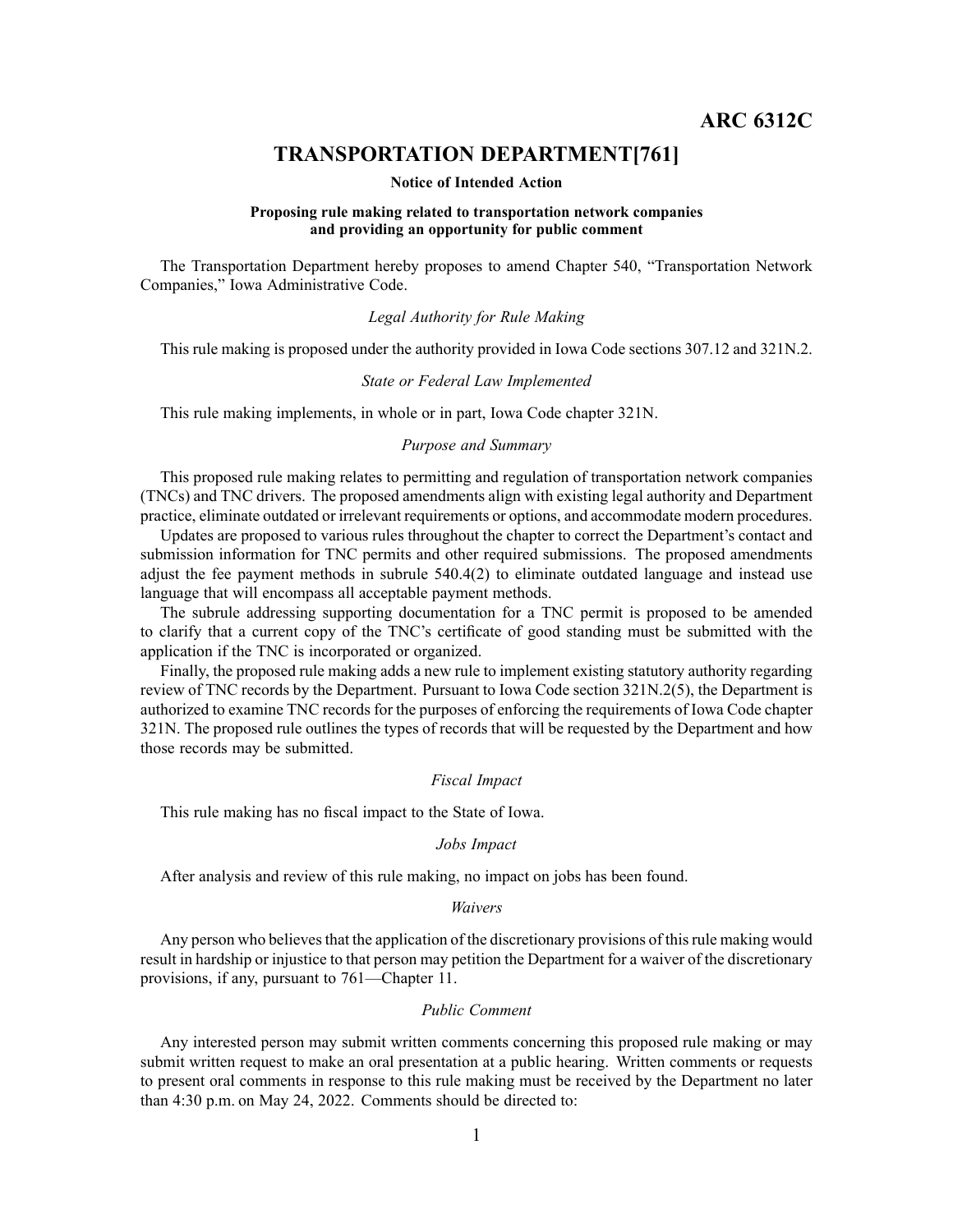Tracy George Department of Transportation DOT Rules Administrator, Government and Community Relations 800 Lincoln Way Ames, Iowa 50010 Email: [tracy.george@iowadot.us](mailto:tracy.george@iowadot.us)

## *Public Hearing*

If requested, <sup>a</sup> public hearing to hear oral presentations will be held on May 26, 2022, via conference call at 1 p.m. Persons who wish to participate in the conference call should contact Tracy George before 4:30 p.m. on May 24, 2022, to facilitate an orderly hearing. A conference call number will be provided to participants prior to the hearing.

Persons who wish to make oral comments at the public hearing may be asked to state their names for the record and to confine their remarks to the subject of this proposed rule making.

Any persons who intend to attend the public hearing and have special requirements, such as those related to hearing or mobility impairments, should contact Tracy George and advise of specific needs.

The public hearing will be canceled without further notice if no oral presentation is requested.

## *Review by Administrative Rules Review Committee*

The Administrative Rules Review Committee, <sup>a</sup> bipartisan legislative committee which oversees rule making by executive branch agencies, may, on its own motion or on written reques<sup>t</sup> by any individual or group, review this rule making at its regular [monthly](https://www.legis.iowa.gov/committees/meetings/meetingsListComm?groupID=705&ga=89) meeting or at <sup>a</sup> special meeting. The Committee's meetings are open to the public, and interested persons may be heard as provided in Iowa Code section 17A.8(6).

The following rule-making actions are proposed:

ITEM 1. Amend rule 761—540.3(321N) as follows:

#### **761—540.3(321N) General information.**

**540.3(1)** *Information and location.* Applications, forms, electronic or otherwise, and information regarding transportation network company permits are available by mail from the Office of Vehicle and Motor Carrier Services Vehicle Division, Iowa Department of Transportation, P.O. Box 10382, Des Moines, Iowa 50306-0382; in person at 6310 SE Convenience Blvd., Ankeny, Iowa; by telephone at  $(515)237-3268$  (515)237-3156; by email at omes $@i$  owned the central vehicle  $@i$  owned these imilarity at (515)237-3225; or on the department's website at [www.iowadot.gov](http://www.iowadot.gov).

**540.3(2)** *Complaints.* Complaints against transportation network companies pertaining to the provisions of Iowa Code chapter [321N](https://www.legis.iowa.gov/docs/ico/chapter/2017/321N.pdf) and this chapter that are within the regulation and jurisdiction of the department shall be submitted in writing to the office of motor vehicle and motor carrier services division via the methods listed in subrule [540.3\(1\)](https://www.legis.iowa.gov/docs/iac/rule/761.540.3.pdf).

ITEM 2. Amend rule 761—540.4(321N) as follows:

# **761—540.4(321N) Application for transportation network company permit and supporting documents.**

**540.4(1)** *Application.* An application for <sup>a</sup> transportation network company permit shall be made to the office of motor vehicle and motor carrier services on a division in the form designated and manner prescribed by the department<del>, electronic or otherwise, and prescribed for that purpose</del>. The form shall require all of the following:

*a.* to *i.* No change.

Such other information as may be required by the department.

**540.4(2)** *Application fee.* An application for <sup>a</sup> transportation network company permit shall be accompanied by the fee required by Iowa Code section [321N.2](https://www.legis.iowa.gov/docs/ico/section/2017/321N.2.pdf). The fee shall be made payable to the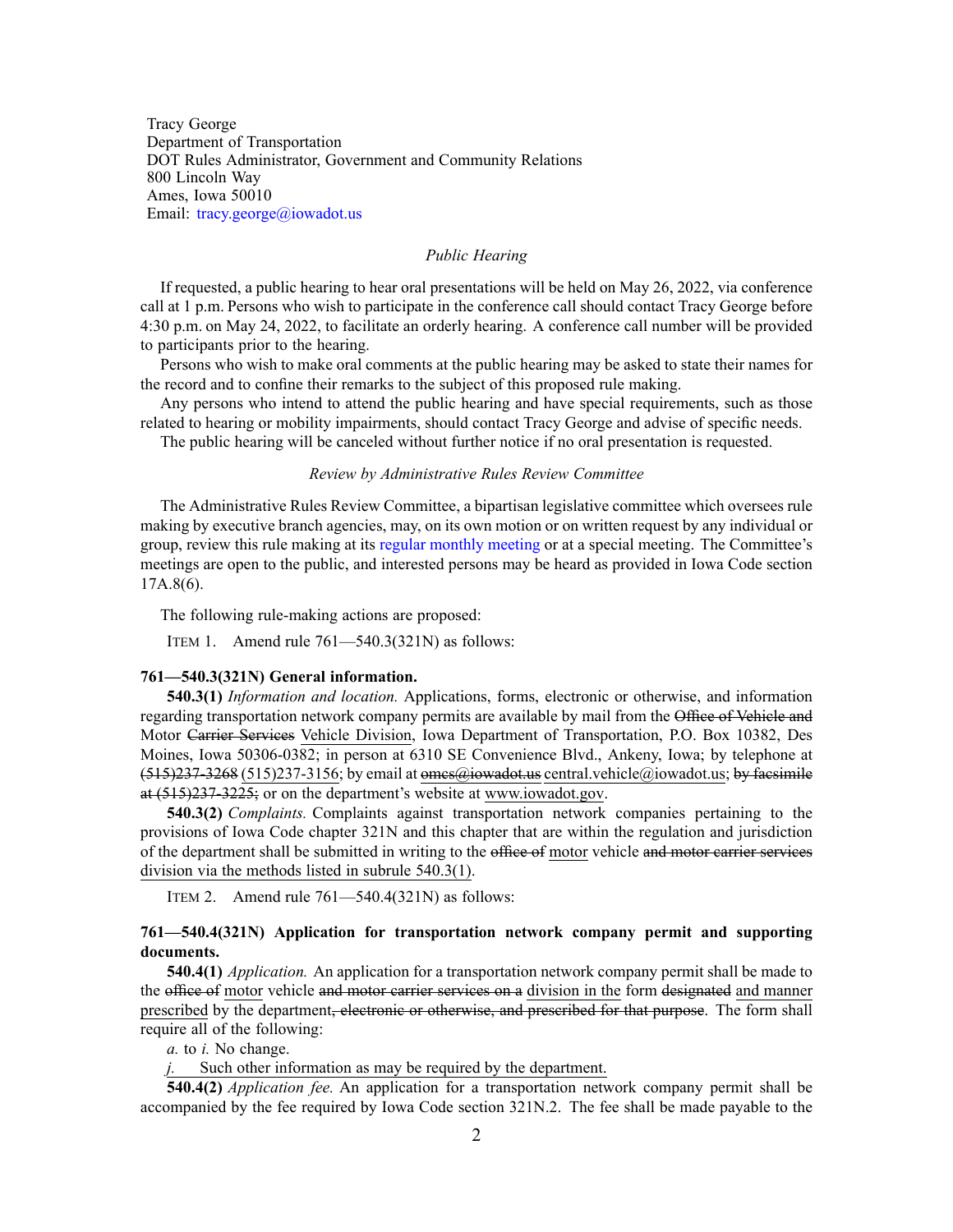Iowa Department of Transportation in the form and manner prescribed by cash, check, money order, or other means acceptable to, and offered by, the department.

**540.4(3)** *Supporting documents.* An application for <sup>a</sup> transportation network company permit shall be accompanied by the following:

*a.* to *h.* No change.

*i.* If incorporated or organized, a current copy of the transportation network company's certificate of good standing from the transportation network company's state of incorporation or organization.

*j.* and *k.* No change.

ITEM 3. Amend rule 761—540.6(321N) as follows:

**761—540.6(321N) Amendment to transportation network company permit.** If during the period the permit is valid any information required and presented in the application under [paragrap](https://www.legis.iowa.gov/docs/iac/rule/761.540.4.pdf)h [540.4\(1\)](https://www.legis.iowa.gov/docs/iac/rule/761.540.4.pdf)*"a,""b,""c,""f,""g"* or *"i"* changes, the transportation network company shall notify the office of motor vehicle and motor carrier services division of the change in writing, within 30 days after the change. Notification shall include the permit number and <sup>a</sup> recitation of the information that has changed and that should be updated in the department's records. Submission of amended information is not <sup>a</sup> reques<sup>t</sup> for <sup>a</sup> new permit or for permit approval and shall not extend the period the permit is valid. Upon determination that the information submitted is complete and correct, the department shall update its records and issue an amended permit, if the department determines it is necessary.

ITEM 4. Amend subrule 540.9(2) as follows:

**540.9(2)** The request shall be submitted in writing, to the director of the office of motor vehicle and motor carrier services, division at the address indicated in subrule [540.3\(1\)](https://www.legis.iowa.gov/docs/iac/rule/761.540.3.pdf), and may be submitted electronically by facsimile, email or other means prescribed by the department. To be timely, the reques<sup>t</sup> must be submitted within 20 days of service of the notice of suspension, revocation, or denial. Failure to contest denial of <sup>a</sup> permit application does not preclude the transportation network company from submitting <sup>a</sup> new application for <sup>a</sup> permit at any time after the denial.

ITEM 5. Adopt the following **new** rule 761—540.11(321N):

## **761—540.11(321N) Record review.**

**540.11(1)** When the department examines the records of <sup>a</sup> transportation network company as authorized under Iowa Code section [321N.2\(5\)](https://www.legis.iowa.gov/docs/ico/section/321N.2.pdf), the department may reques<sup>t</sup> the transportation network company to provide <sup>a</sup> list of all prearranged rides for <sup>a</sup> seven-day period or all transportation network company drivers in Iowa for <sup>a</sup> specific date. The transportation network company shall provide the required information to the department within two weeks of the request.

**540.11(2)** For the records provided under subrule [540.11\(1\)](https://www.legis.iowa.gov/docs/iac/rule/761.540.11.pdf), the department may identify <sup>a</sup> random sample of rides or drivers, or rides and drivers, for review for the specified period. The transportation network company shall provide additional information for each driver and each rider for each ride as requested by the department.

*a.* Additional information requested for the transportation network company driver shall include the following:

(1) A copy of the driver's license for the transportation network company driver.

(2) A copy of the driver's state-issued vehicle registration, including year, make, model, VIN and license plate number.

(3) A copy of proof of the driver's financial liability coverage. The copy shall include the driver's insurance company name, address, and policy number. In addition, <sup>a</sup> copy of proof of financial liability coverage maintained to comply with Iowa Code sections [321N.4\(2\)](https://www.legis.iowa.gov/docs/ico/section/321N.4.pdf) and [321N.4\(3\)](https://www.legis.iowa.gov/docs/ico/section/321N.4.pdf) that includes coverages and limits may be satisfied by any of the following:

- 1. Insurance maintained by the transportation network company driver.
- 2. Insurance maintained by the transportation network company.
- 3. A combination of numbered paragraphs 1 and 2.